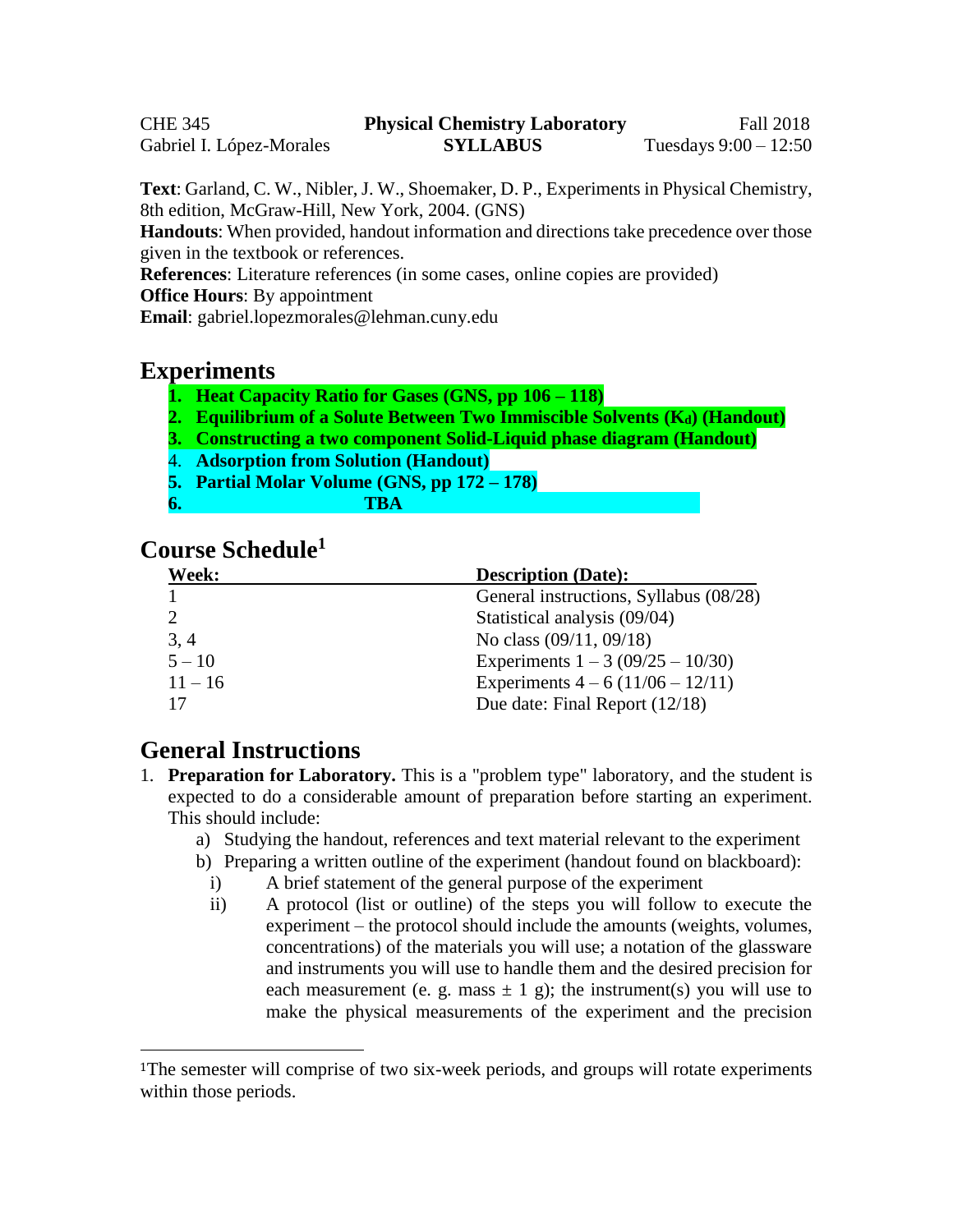expected in these measurements

- iii) Calculations you need to make for above amounts
- iv) What kind of results you hope to achieve according to your understanding of the experiment
- 2. **Written outline.** Must be presented to the instructor for checking at the beginning of the laboratory period in which the experiment is to begin. The student will not begin experimental work until the outline has been submitted.
- 3. **Participation.** ALL group members are expected to participate during each experiment. It is recommended that before starting the experiment, group members split up the work to be done so that experiments run efficiently. Participation will be considered as part of the overall final grade (see **Grading**).
- 4. **Number of Experiments.** For the Fall 2018 semester, students must complete multiple experiments in each six-week period (at least 3; number according to class size).
- 5. **Experiment Worksheets.** At the end of each experiment, each student must hand in a filled in question sheet provided for that experiment. In a group, you may work together to solve the problems on the sheet, but each student MUST hand in an individual worksheet. The worksheets are due, hand written, at 12:50 PM on the day of class the week after the experiment has finished. **Late worksheets will not be accepted**.
- 6. **Laboratory Report.** At the end of the semester, each student must hand in ONE fully written out laboratory report based on an experiment done in the second 3-weeks period. The expectations of this laboratory report will be discussed in class, as well as an outline provided to you on blackboard. Both a hardcopy and an electronic copy must be submitted by 23:59 on the due date. Electronic copies must be submitted via SafeAssign on Blackboard. **Laboratory reports will not be accepted late** and failure to turn in both the hardcopy and electronic copy on or before its due date will result in a zero for that laboratory report. The handout titled "Recording Experimental Data and Laboratory Report Writing Guidelines" has extensive information on what should be in a laboratory report. Help and advice is available from the instructor on writing the report and it is recommended that the student take advantage of it.

# **Grading**

Grading for this laboratory course will follow the outlined rubric:

- a) Completed "Pre-Labs": 10%
- b) Laboratory Worksheets: 10% each (50% total)
- c) Final Laboratory Report: 25%
- d) Laboratory Techniques and Participation: 15%

To ever receive a grade in this course, you must turn in **all** your laboratory question sheets and laboratory reports to the instructor on the day they are due. **NO late assignments will be accepted**.

**NOTE**: Plagiarism will **NOT** be tolerated in this class. You must give the exact source and page of all references and quoted material. All laboratory reports must be accompanied with an electronic submission that will be scanned for plagiarism. Examples of plagiarism include:

- Buying a term paper or downloading one from online
- Copying from a book without acknowledgement